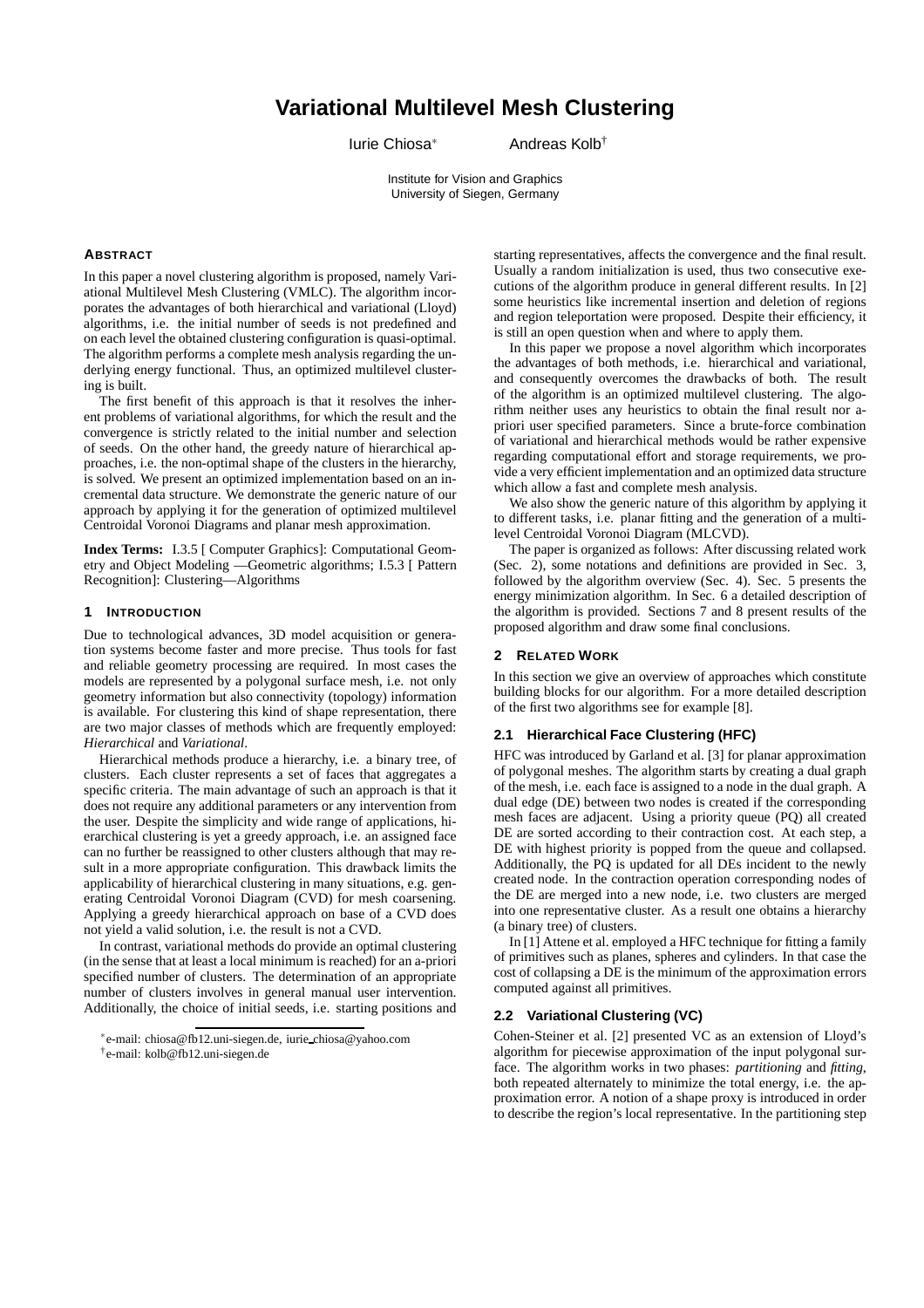a global PQ is used to assign each triangle to the best fitting proxy. As a result, a new clusterization of the surface is obtained. In the fitting step for each cluster the proxy is re-computed in order to find the best representative for their associated faces. The algorithm is executed until some convergence criteria is met or a specified number of iterations is executed. For a user specified number of clusters *k*, the algorithm provides a *k* partitioning of the input mesh.

In [2] the algorithm was applied for the extraction of planar regions. Different works like [11] and [12] extended this approach to other proxy shapes like spheres, cylinders, rolling-balls and general quadric. In [5] the algorithm was adapted for identifying quasidevelopable surfaces.

VC is an extension of Lloyd's algorithm (sometimes referred as *k-means*) and requires a user specified number of clusters and, in general, only a local optimum is reached. To obtain a better clustering results, i.e. a further reduction of the energy, heuristics such as incremental insertion and deletion of proxies, or region teleportation can be used [2]. In the context of data clustering, there were attempts to overcome the problem of choosing the number of clusters for *k-means* [7] or to obtain better clustering results (see [4] for an overview and comparison).

## **2.3 Approximated Centroidal Voronoi Diagram (CVD)**

Vallette and Chassery [9] introduced a new algorithm for creating an approximated CVD for uniform mesh coarsening. In [10] this algorithm was extended to adaptive mesh coarsening. The main idea is to minimize the CVD energy functional *E* by iteratively updating the clusters on the boundaries between clusters, which leads to a very efficient algorithm. For each boundary edge between two clusters  $C_1$  and  $C_2$  a local test is performed, i.e. the energies for three cases are computed:  $E_{init}$  (initial configuration),  $E^1$  ( $C_1$  grows and  $C_2$  shrinks),  $E^2$  ( $C_1$  shrinks and  $C_2$  grows). The case with the smallest energy is chosen and the cluster configuration is updated accordingly. Thus, the energy functional is iteratively decreased and the final clustering is obtained when no further energy reduction is achieved.

The main advantage of this approach over the classical variational (Lloyd) method is that it solves the same problem, i.e. constructing an approximated CVD, in a more efficient manner. It does not require any global priority queue and there is no explicit proxy fitting step in the algorithm. We will use this algorithmic concept in our algorithm (see Sec. 5.1) and we will show in Sec. 6.5 that this kind of algorithm can be extended to other energy functionals.

# **3 NOTATIONS AND DEFINITIONS**

**Notations:** Suppose that an input polygonal mesh *M* with *m* faces  $F_j$  is provided. A halfedge data structure [6] is used for mesh representation. Let *F* denote the set of all faces of *M*. Clustering *M* into *k* non-overlapping clusters  $C_i$  means that each cluster  $C_i$  consists of a union of  $n_i$  mesh faces  $F_j^i$ .

**Definition 1.** A *boundary loop (BL)* is a closed sequence of all *boundary half edges* of a 1-connected set of faces.

In Fig. 2 the *BL* is represented by a dashed line. If a cluster*C<sup>i</sup>* has more than one component, then each component will have its own boundary loop. Any change in the cluster configuration changes the *BLs* of the affected clusters (see Fig. 2 (a)-(c)).

**Definition 2.** A *dual edge (DE)* between two clusters  $C_k$  and  $C_l$ can be created if and only if *BL<sup>k</sup>* and *BL<sup>l</sup>* share at least one common edge.

A collapse of a *DE* can be seen as a merging of two corresponding clusters into one representative cluster (see Fig. 1 (a)-(b)).

#### **4 OVERVIEW OF THE ALGORITHM**

We aim at building a multilevel clustering where for each level *l* the obtained clustering is optimized w.r.t. an underlying energy functional.

The proposed algorithm can be summarized by the following three steps:

- **Initialization:** Each mesh face is assigned to an individual cluster, i.e the total number of clusters *k* is equal to *m*.
- **Merging:** Identify and collapse a dual edge with the smallest cost (see Sec. 6.2). Here the total number of clusters is decreased by one.
- **Optimization:** The newly obtained configuration is optimized (see Fig. 1 (b)-(c)), i.e. the total energy is minimized. The *Energy Minimization by Local Queries (EMLQ)* algorithm (see Sec. 5.1) is applied in this case.

After the initialization, the algorithm iteratively executes the merging and optimization steps until the final number of clusters is equal to one. This way an optimized multilevel clustering is built which fulfills the proposed objective. Fig. 1 shows an example of the two main stages of our algorithm.

This approach can be seen as a complete mesh analysis. For each level, i.e. each specific number of clusters, an optimized instead of a greedy clustering is provided. The initialization problem of variational clustering is also solved, because the merging of two clusters is always done according to the least energy cost. The following optimization step will provide a better initial configuration for the next level.

In general, the VMLC algorithm does *not* generate a nested hierarchy, i.e. the lower level clusters are not completely contained in a single upper level cluster as in the case of the HFC algorithm. The multilevel construction is a nested hierarchy only when no optimization takes place. Thus, in general navigating between different levels of the multilevel representation is a non trivial task. We show in Sec. 6.4 that our proposed data structure provides an easy way of navigating between levels.

Here we should emphasize the versatility of our algorithm. If the optimization step is deactivated the algorithm will perform exactly as a hierarchical face clustering (HFC). Vice versa if the level *l* is fixed, i.e. the number of clusters is fixed, one performs a variational optimization (VC).

The approach of combining hierarchical and variational methods has several challenges, which will be addressed in Sec. 6:

**Efficiency:** the variational clustering is an iterative approach where partitioning and fitting steps are alternated until an optimal partitioning regarding an energy functional is obtained. Using this approach in the optimization step is computationally too exhaustive.

Using variational clustering in conjunction with hierarchical clustering will require, in general, two priority queues: one for all DEs and the second one for the priority of faces in the partitioning step.

- **Validity of dual edges:** some *DEs* may get invalid (see Fig. 1(b)- (c)) or new *DEs* appear after optimization (see Fig. 1(c)). This is in contrast to the standard HFC algorithm, where only DEs incident to a newly created node need to be updated. Hence, special care must be taken for a correct update.
- **Tracking of cluster faces:** applying the optimization step after each dual edge collapse will reassign some of the faces to different clusters. Thus, all such changes must be tracked and represented in an appropriate date structure.

# **5 CLUSTER OPTIMIZATION AND DUAL EDGE COST**

For cluster optimization we require a more efficient optimization approach compared to variational clustering. Thus we propose to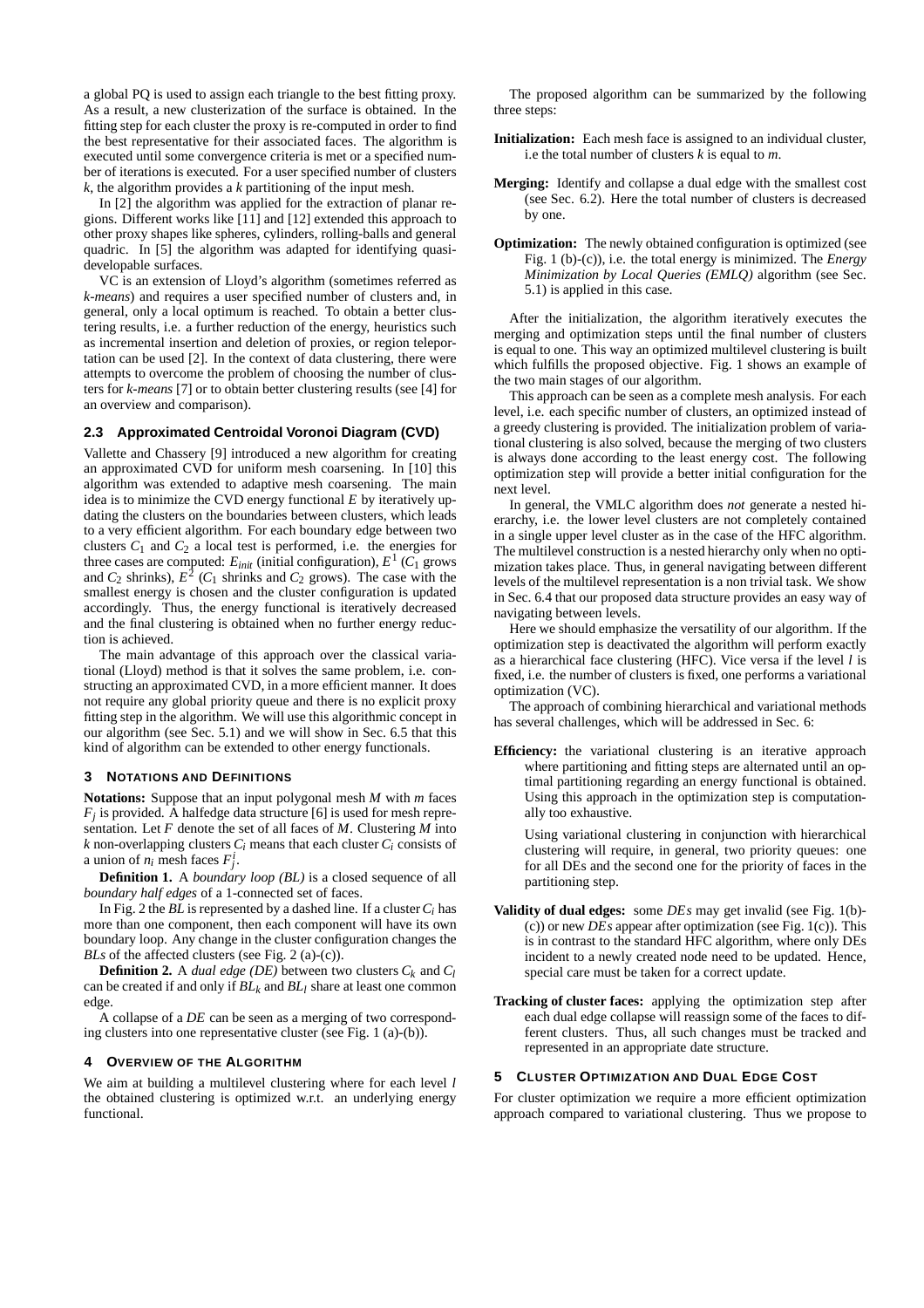

Figure 1: A single step of the algorithm. (a) Initial configuration, the solid line represents the Dual Edge (DE) to be collapsed. (b) The new configuration after the DE was collapsed. The solid lines represent DEs which will not be valid after the optimization step. (c) The resulting configuration after the optimization step. The solid lines represent newly created DEs.

use a technique that is more suitable for that, i.e. *Energy Minimization by Local Queries (EMLQ)*. We also describe how to compute the merging cost of a dual edge for a given energy functional.

#### **5.1 Energy Minimization by Local Queries (EMLQ)**

This approach is a generalization of the approximative CVD algorithm proposed by Vallette and Chassery [9].

Suppose that an *energy functional E* is provided:

$$
E = \sum_{i \in \{0, \dots, k-1\}} E_i = \sum_{i \in \{0, \dots, k-1\}} \sum_{F_j \in C_i} E_j^i.
$$
 (1)

 $E_j^i$  is the positive semi-definite cost of assigning the face  $F_j$  to the cluster  $C_i$ . Note, that in general  $E_j^l \neq E_j^m$  if  $l \neq m$ , e.g. see the CVD energy functional in Sec. 6.5.

The value of *E* in Eq. (1) depends *only* on a given clustering of the mesh *M* into *k* clusters  $C_i$ , where each cluster  $C_i$  contains a set of faces  ${F_j^i}$ . Thus the process of minimizing the energy *E*, i.e. the cluster optimization, can be seen as a clustering problem in which the mesh faces are reassigned to different clusters in such a way that the energy functional  $E$  is minimized.

Given an initial configuration, the algorithm iteratively reduces the energy functional  $E$  as follows:

```
Loop until no configuration changes
Forall Clusters Ci
 Forall BLs b of Ci
  Loop over boundary edges e ∈ b
    Compute energies E^0, E^1, E^2Choose case with smallest energy
    Update cluster configuration
```
Where the energies  $E^0$ ,  $E^1$  and  $E^2$  (see Fig. 2(a)-(c)) are defined as follows:

$$
E^{0} = \sum_{i'} E_{i'} + \sum_{F_{j} \in C_{q}} E_{j}^{q} + \sum_{F_{j} \in C_{p}} E_{j}^{p}.
$$
  
\n
$$
E^{1} = \sum_{i'} E_{i'} + \sum_{F_{j} \in C_{q} \cup \{F_{n}\}} E_{j}^{q} + \sum_{F_{j} \in C_{p} \setminus \{F_{n}\}} E_{j}^{p}.
$$
  
\n
$$
E^{2} = \sum_{i'} E_{i'} + \sum_{F_{j} \in C_{q} \setminus \{F_{m}\}} E_{j}^{q} + \sum_{F_{j} \in C_{p} \cup \{F_{m}\}} E_{j}^{p}.
$$

with  $i^{'} \in \{0, \ldots, k-1\} \setminus \{q, p\}$ 

Because the energy functional  $E$  is supposed to be positive semidefinite and any modification in the cluster's configuration reduces *E*, the algorithm converges. As a result an optimized clustering is obtained for which the functional  $E$  is minimal. In general, there is no guarantee that the global minimum will be reached.

Observe that the first term is irrelevant when comparing  $E^0$ ,  $E^1$ and  $E^2$ . Thus the three energies to be compared can be simplified:

$$
D^{0} = \sum_{F_j \in C_q} E_j^q + \sum_{F_j \in C_p} E_j^p.
$$
 (2)

$$
D^{1} = \sum_{F_{j} \in C_{q} \cup \{F_{n}\}} E_{j}^{q} + \sum_{F_{j} \in C_{p} \setminus \{F_{n}\}} E_{j}^{p}.
$$
 (3)

$$
D^{2} = \sum_{F_{j} \in C_{q} \setminus \{F_{m}\}} E_{j}^{q} + \sum_{F_{j} \in C_{p} \cup \{F_{m}\}} E_{j}^{p}.
$$
 (4)

The energy minimization is done only by applying local queries on the *BL*. For each edge *e* in *BL* the query is done only for two adjacent clusters and based *only* on this information the cluster configuration is changed, i.e. functional  $E$  is minimized. That makes the algorithm very fast and efficient compared to the standard VC optimization.

Taking this algorithm by itself, it requires the initial number of seeds to be specified, just as variational clustering. The convergence and the final result is also strictly related to the starting configuration, i.e. the initial cluster configuration.

# **5.2 Dual Edge Cost**

The cost of merging the clusters  $C_q$  and  $C_p$  into one representative cluster  $C_r$ , i.e. the collapse cost of the DE which connects  $C_q$  and *Cp*, are defined as:

$$
Cost = \sum_{F_j \in (C_q \cup C_p)} E_j^r - \left( \sum_{F_j \in C_q} E_j^q + \sum_{F_j \in C_p} E_j^p \right). \tag{5}
$$

Observe that, this cost definition is different from the one used in [1], where only the cost for the merged cluster, i.e. the first term, is used. However, our cost definition ensures that the collapse operation is done only for clusters which will give the smallest increase in the total energy  $E$ , i.e. the selected collapse has the least negative impact on the overall energy. Additionally, this cost definition leads to a very compact energy representation and makes our algorithm even more efficient (see Sec.6.5).

# **6 VARIATIONAL MULTILEVEL CLUSTERING ALGORITHM**

In this section we present a more detailed description of the algorithm outlined in Sec. 4. The standard HFC approach (see Sec. 2.1) starts with the creation of the *dual graph (DG)* of the mesh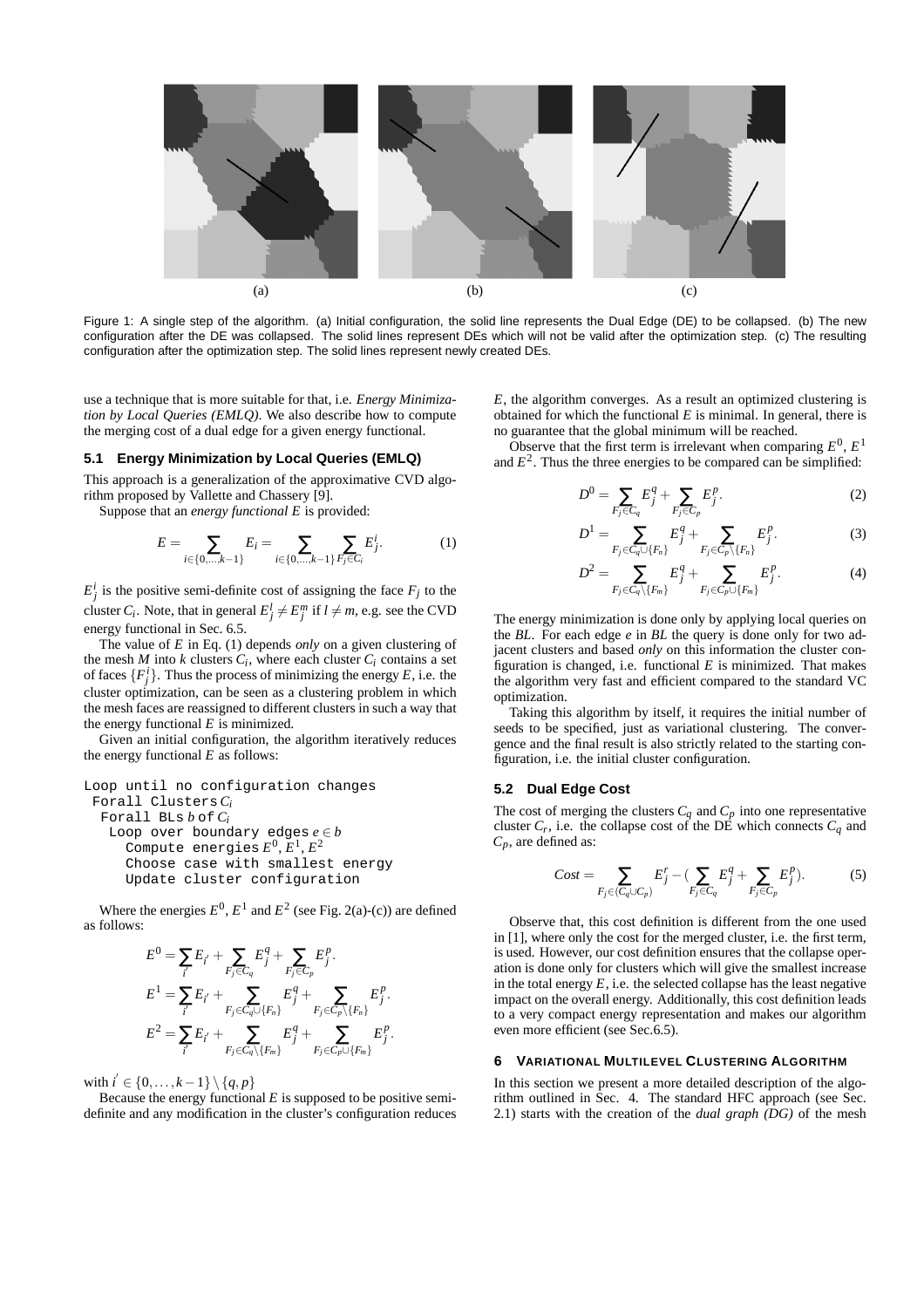

Figure 2: (a)-(c) Local tests performed for a given boundary edge  $e$  (solid line) of two adjacent clusters  $C_q$  and  $C_p$  where corresponding faces  $F_m$ and  $F_n$  are checked. The Boundary Loop (BL) of the cluster is represented by a dashed line. (a) Case 0:  $F_m$  still belongs to  $C_q$  and  $F_n$  still belongs to  $C_p$ , configuration energy is equal to  $E^0$ . (b) Case 1:  $C_q$  grows and  $C_p$  shrinks, i.e.  $F_m$  and  $F_n$  belong to  $C_q$ , configuration energy is equal to  $E^1$ . (c) Case 2:  $C_q$  shrinks and  $C_p$  grows, i.e.  $F_m$  and  $F_n$  belong to  $C_p$ , configuration energy is equal to  $E^2$ . (d) An Optimal Dual Edge (ODE) for cluster  $C_q$  is identified. A DE is represented by an arc with corresponding collapse cost. A loop over  $B_{L_q}$  is done and all possible DE are checked. One with the smallest cost, i.e.  $cost = 10$ , is stored.

*M*. However, in Sec. 4 we already mentioned that after optimization step some DEs in the DG may no longer be valid (see Fig. 1 (b)-(c)). These DEs should be removed from their corresponding nodes. In some situations new DEs must be created and added to the corresponding nodes. This makes the DG structure rather inefficient, because additional expensive operations are required in this case:

- each affected cluster, i.e. node, should be checked for possible changes in its DE list (resulting in a varying number of DEs) with corresponding DG and PQ updates
- the cost of all DEs of the affected clusters should be updated in the PQ
- all changes to the DG must be tracked in order to reconstruct each level

To solve these problems, we depart from the standard HFC approach and propose a new and more efficient method.

# **6.1 Initialization**

In the initialization step each face  $F_j \in F$  is assigned to an individand cluster  $C_i$ , i.e. the total number of clusters  $k$  is equal to  $m$ . An array of fixed length *m* is used to store all created clusters. We call this array a *Cluster Array (CA)*.

At this step no dual edges (see Sec. 3) are created, we only flag each cluster in the CA as been unchanged c.changed=false, i.e. the cluster configuration has not changed, and with non-updated *Optimal Dual Edge (ODE)* (see Sec. 6.2) c.ODE=invalid, i.e. the ODE of this cluster is no longer valid due to some cluster configuration change or not determined, as in the initialization.

## **6.2 Dual Edge Collapse**

At this step an ODE with minimal cost is identified in the CA and the collapse operation is applied to this ODE.

Each cluster has is own ODE which represents the dual edge with the smallest cost (see Eq. (5)) out of all dual edges of this cluster. In Fig. 2(d) an example is provided. As an ODE is an attribute of a specific cluster, it has only a reference to the opposite cluster, i.e. c.ODE.opposite, to which it is connected.

The major idea is to store only this optimal dual edge for each cluster, thus the number of current DEs is equal to the current number of clusters. To identify the cluster with the smallest cost regarding it's ODE, we apply a single step of *bubble sort* to the CA to move this cluster to the end of the cluster array.

Note, that we only need to identify the minimal cost DE out of all currently valid DEs. Using a PQ to keep a sorted list of all DEs will result in *O*(*n*log*n*) complexity, because each optimization step forces an additional validity check for all affected DEs. Instead, we do not track the validity of the DEs or the appearance of new DEs during optimization. We rather indicate, that there has been a change to a cluster and consequently it's ODE is probably no longer valid or optimal, i.e. we set c.ODE to invalid. Using a CA with all cluster ODEs and a single step of the bubble sort is an efficient solution to identify the minimal cost DE.

If the cluster's c.ODE identifier is set to invalid, a new ODE is identified and the respective cost is used for comparing the cluster in the CA. In the case of two clusters having the same cost, the cluster with smallest number of faces is in general promoted. That reduces the number of operations in the merging step and the information that needs to be stored for the multilevel representation.

A dual edge *collapse operation* is applied to the cluster c\_min in the CA with the least cost ODE and to the opposite cluster c\_opp = c\_min.ODE.opposite. In this merging operation the cluster's data and faces are reassigned to the new representative cluster c\_opp. Because the configuration of this cluster has changed we set its identifier c\_opp.changed=true. The last cluster c\_min in CA is invalidated, thus the number of valid clusters is reduced by one.

## **6.3 Optimization**

The optimization is executed as repeated processing of all changed clusters. If the cluster c is marked as being changed, i.e. c.changed==true, then the cluster configuration needs to be optimized (see Sec. 5.1). After optimization we set c.changed=false and c.ODE=invalid for this cluster. Any change in the cluster configuration during energy minimization flags the opposite cluster as changed, thus in the next optimization loop these clusters are also handled. This process repeats until no cluster configuration change occurs, i.e. all clusters have c.changed=false. Remember, that the optimization always converges since the overall energy always decreases.

Observe that the energy minimization always starts with the cluster most affected by the collapse operation, i.e. cluster optimization is always applied in the merged cluster first, followed by a propagation of that change to the neighboring clusters.

After the optimization step the neighbor clusters of each cluster with c.ODE=invalid are also set as having non-valid ODE. This is required for a correct identification of an ODE with minimal cost for the neighboring clusters. Additionally, all changes in the clusters configurations are saved for multilevel representation (see Sec. 6.4).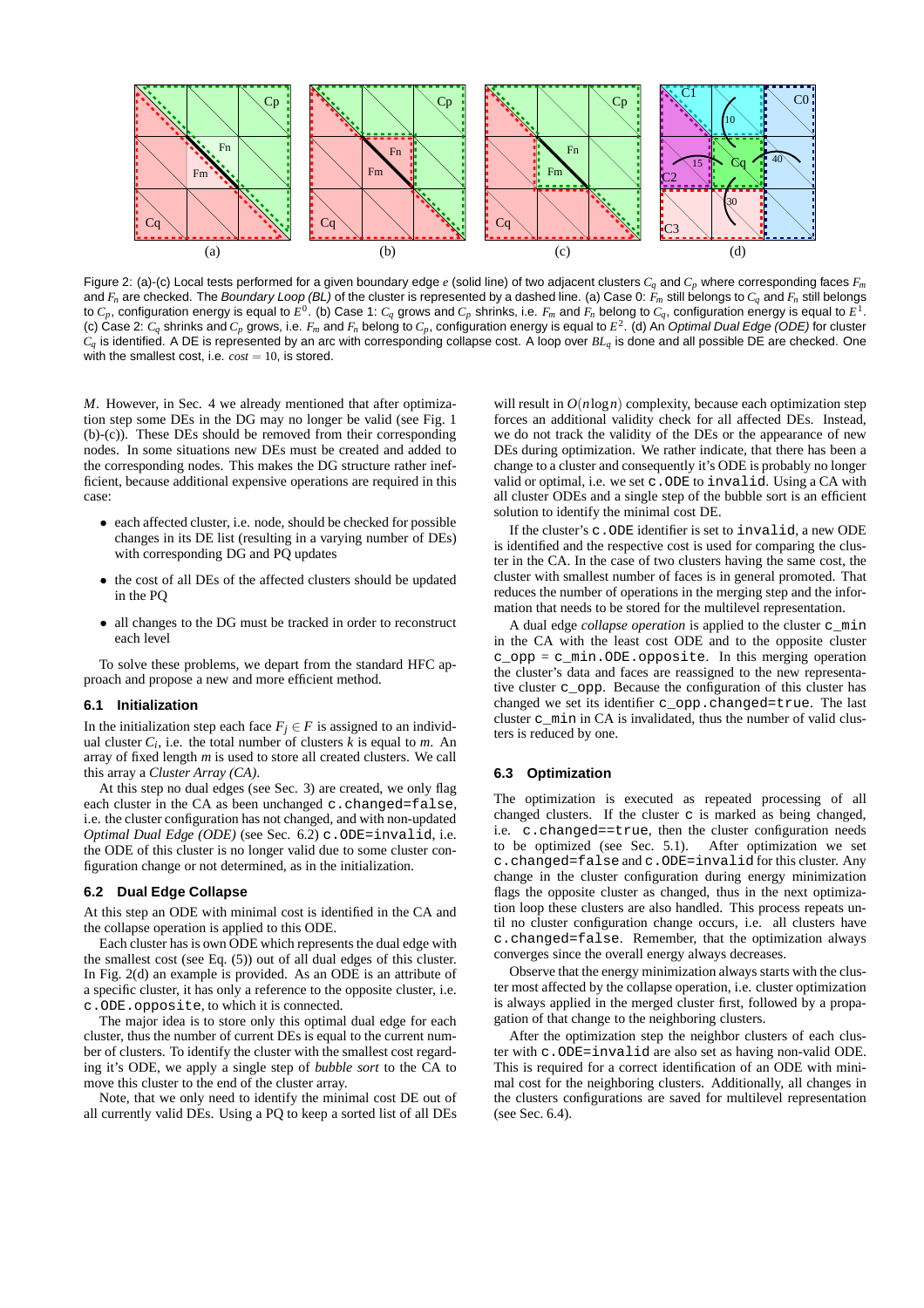

Figure 3: An example of stored information for each step of the algorithm applied to a simple mesh. *step*0 is the initial configuration, here the cluster ID corresponds to the face ID. *step*7 is the final clustering.

# **6.4 VMLC Data Structure**

In this section we describe a very fast and efficient differential data structure to store the multilevel representation. In general, this provides an easy way for reconstructing any level and for computing any additionally required cluster information using differential information.

After each optimization step, the information of faces which have moved from one cluster to another, i.e the difference between two consecutive clusterings, is stored. For each such a face  $F_j^{move}$ with  $ID = a$  we store a triplet  $(a, b, c)$ , where *b* is the ID of the cluster to which the face has moved and *c* is the ID of the initial cluster from which this face has been removed. Even though a face can be moved to different clusters during a full optimization step, we store only the final cluster ID. Fig. 3 shows an example of the differential data storage; here only the final situation after the complete optimization steps is stated.

To reconstruct level *l* from level *l* −1 using the stored information at level *l* and the differential data  $\{(a_1^l, b_1^l, c_1^l), \ldots, (a_n^l, b_n^l, c_n^l)\},$ all addressed faces with  $ID = a^l$  the cluster ID needs to be changed to *b l* . Taking the example in Fig. 3, going from *step*1 to *step*2 will assign the face with  $ID = 5$  to the cluster with  $ID = 4$ . Vice versa, if going from  $l + 1$  to *l* all faces with  $ID = a^{l+1}$  the cluster ID is changed to  $ID = c^{l+1}$ . Thus going from *step*4 to *step*3 in Fig. 3 requires to change the cluster ID to the  $ID = 1$  of the face with  $ID = 1$ .

The core algorithm does actually not store any intermediate information like energy for any level in the multilevel representation. However, for some applications it may be important to have this kind of information to justify or compare individual cluster levels or to compute the cluster energy.

The energy of each level (see Sec. 6.5) can be computed using the stored triplets  $(a, b, c)$ . Suppose that each cluster  $C_i$  in the initialization step, i.e. the cluster consists of one face only, has some initial values  $C_i^0$ {**m**<sub>*i*</sub>} for different measures **m**<sub>*i*</sub> (see Tab.1). The measures **m***<sup>i</sup>* may represent any cluster data such as the centroid  $\gamma$ *i* for a CVD, the normal **n**<sub>*i*</sub> for planar fitting or the area  $\rho$ <sub>*i*</sub> (see Sec. 6.5). In this case, index *a* refers to the measure  $\mathbf{m}_a$  of the cluster  $C_a^0$ . Index *b* indicates that the measure  $\mathbf{m}_a$  should be "inserted" into the cluster  $C_b$  and at the same time index  $c$  indicates that  $\mathbf{m}_a$  should be "removed" from the cluster  $C_c$ . "Insertion" and "removal" may include various mathematical operations depending on the measure. For example for the cluster area the insertion operation is a simple addition and the removal operation a subtraction of the terms. A detailed example which refers to Fig. 3 is presented in Tab. 1.

It should be noted, that based on this principle arbitrary measure can be tracked throughout the multilevel construction.

## **6.5 Sample Energy Functionals**

Approximated CVD: In [9] it has been shown that the energy functional for building an approximated Centroidal Voronoi Diagram (CVD) can be expressed as:

$$
E_{CVD} = \sum_{i=0}^{k-1} \left( \sum_{F_j \in C_i} \rho_j ||\gamma_j||^2 - \frac{||\sum_{F_j \in C_i} \rho_j \gamma_j||^2}{\sum_{F_j \in C_i} \rho_j} \right).
$$
 (6)

where  $\gamma_j$  and  $\rho_j$  is the centroid and the weighted area of the face *Fj* , respectively.

For the EMLQ approach (see Sec. 5.1) the initial configuration is represented by

$$
D_{CVD}^{0} = -\frac{\|\sum_{F_j \in C_q} \rho_j \gamma_j\|^2}{\sum_{F_j \in C_q} \rho_j} - \frac{\|\sum_{F_j \in C_p} \rho_j \gamma_j\|^2}{\sum_{F_j \in C_p} \rho_j},
$$
(7)

 $D_{CVD}^1$  and  $D_{CVD}^2$  are computed in a similar way (see Eq. (3), (4)). The cost of a dual edge collapse is then computed as follows:

$$
Cost_{CVD} = -\frac{\|\sum_{F_j \in (C_q \cup C_p)} \rho_j \gamma_j\|^2}{\sum_{F_j \in (C_q \cup C_p)} \rho_j} - D_{CVD}^0.
$$
 (8)

Observe that this form of energy functional leads to a very fast and efficient energy computation. For each cluster only the values  $\sum \rho_i \gamma_i$  and  $\sum \rho_i$  need to be stored and a fast cluster update is possible in this case. For each face  $F_j$  the values of  $\rho_j \gamma_j$  and  $\rho_j$ are computed only once at the beginning, thus making the overall computational cost very low.

Planar Approximation: In [2] a new shape metric  $L^{2,1}$  was introduced which in the discrete case can be written as:

$$
L^{2,1} = \sum_{F_j \in C_i} \rho_j \|\mathbf{n}_j - \overline{\mathbf{n}}_i\|^2.
$$
 (9)

where  $\mathbf{n}_j$  is the normal of the faces  $F_j$  and  $\overline{\mathbf{n}_i}$  is the optimal proxy normal, i.e. the cluster normal in our case:  $\overline{n_i}$  =  $\sum_{F_j\in C_i}\rho_j\mathbf{n}_j/\|\sum_{F_j\in C_i}\rho_j\mathbf{n}_j\|.$ 

In the following, we derive a very efficient formulation from Eq. (9) which can be used not only for the EMLQ algorithm but also for the classical VC approach. The overall energy is given by

$$
E^{Planar} = \sum_{i=0}^{k-1} L^{2,1} = \sum_{i=0}^{k-1} 2(\sum_{F_j \in C_i} \rho_j - ||\sum_{F_j \in C_i} \rho_j \mathbf{n}_j||). \tag{10}
$$

Applying similar arguments as for Eq. (7), the energy of the initial configuration for planar cluster approximation is:

$$
D_{Planar}^{0} = -\|\sum_{F_j \in C_q} \rho_j \mathbf{n}_j\| - \|\sum_{F_j \in C_p} \rho_j \mathbf{n}_j\|. \tag{11}
$$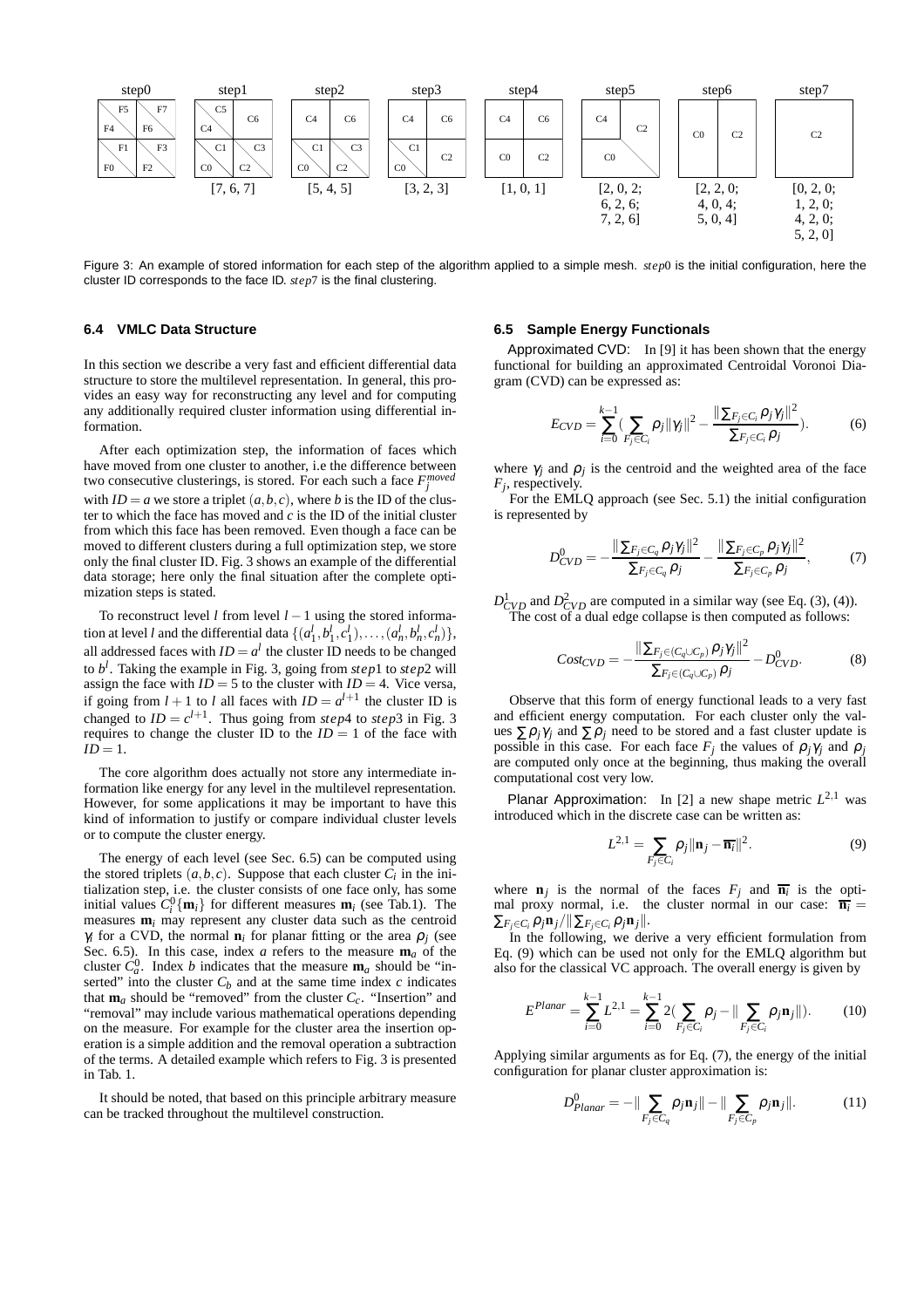| step0          | stepl             | step2              | step3              | step4              | step5                       | ste p6                           | step7                        |
|----------------|-------------------|--------------------|--------------------|--------------------|-----------------------------|----------------------------------|------------------------------|
| $C_0^0\{m_0\}$ | m <sub>0</sub>    | m <sub>0</sub>     | m <sub>0</sub>     | $m_0 \oplus m_1$   | $(m_0 \oplus m_1) \oplus$   | $(m_0 \oplus m_1 \oplus$         | $(m_0 \oplus m_1 \oplus$     |
|                |                   |                    |                    |                    | m <sub>2</sub>              | $m_2$ ) $\ominus$ $m_2$ $\oplus$ | $m_4 \oplus m_5$ ) $\ominus$ |
|                |                   |                    |                    |                    |                             | $m_4 \oplus m_5$                 | $m_0 \oplus m_1 \oplus$      |
|                |                   |                    |                    |                    |                             |                                  | $m_4 \ominus m_5$            |
| $C_1^0\{m_1\}$ | m <sub>1</sub>    | m <sub>1</sub>     | m <sub>1</sub>     | $m_1 \ominus m_1$  | X                           | X                                | X                            |
| $C_2^0\{m_2\}$ | m <sub>2</sub>    | m <sub>2</sub>     | $m_2 \oplus m_3$   | $(m_2 \oplus m_3)$ | $(m_2 \oplus m_3) \ominus$  | $(m_3 \oplus m_6 \oplus$         | $(m_3 \oplus m_6 \oplus$     |
|                |                   |                    |                    |                    | $m_2 \oplus m_6 \oplus m_7$ | $m_7$ ) $\oplus m_2$             | $m_7 \oplus m_2$ ) $\oplus$  |
|                |                   |                    |                    |                    |                             |                                  | $m_0 \oplus m_1 \oplus$      |
|                |                   |                    |                    |                    |                             |                                  | $m_4 \oplus m_5$             |
| $C_3^0\{m_3\}$ | m <sub>3</sub>    | m <sub>3</sub>     | $m_3 \ominus m_3$  | X                  | X                           | X                                | X                            |
| $C_4^0\{m_4\}$ | m <sub>4</sub>    | $m_4 \oplus m_5$   | $(m_4 \oplus m_5)$ | $(m_4 \oplus m_5)$ | $(m_4 \oplus m_5)$          | $(m_4 \oplus m_5) \ominus$       | $\mathbf{x}$                 |
|                |                   |                    |                    |                    |                             | $m_4 \ominus m_5$                |                              |
| $C_5^0\{m_5\}$ | m <sub>5</sub>    | $m_5 \ominus m_5$  | $\mathbf{x}$       | X                  | X                           | X                                | $\mathbf{x}$                 |
| $C_6^0\{m_6\}$ | $m_6 \oplus m_7$  | $(m_6 \oplus m_7)$ | $(m_6 \oplus m_7)$ | $(m_6 \oplus m_7)$ | $(m_6 \oplus m_7) \oplus$   | X                                | X                            |
|                |                   |                    |                    |                    | $m_6 \ominus m_7$           |                                  |                              |
| $C_7^0\{m_7\}$ | $m_7 \ominus m_7$ | $\mathbf{X}$       | X                  | X                  | X                           | $\mathbf{x}$                     | $\mathbf{x}$                 |

Table 1: The data refers to the multilevel representation example in Fig. 3. It shows how cluster data can be obtained for different steps. The operator ⊕ indicates an insertion operation and ⊖ an removal operation, i.e. a given measure **m** is inserted or removed from the cluster. The flag x in the table indicates that the cluster at that step is no longer valid.

 $D^1_{Planar}$  and  $D^2_{Planar}$  are computed in a similar way; see Eq. (3), (4). The cost of a dual edge is then calculated as follows:

$$
Cost_{Planar} = -\|\sum_{F_j \in (C_q \cup C_p)} \rho_j \mathbf{n}_j \| - D_{Planar}^0.
$$
 (12)

The functional *E Planar* provides the same advantages as the CVD energy functional. For each cluster only the value  $\sum \rho_j \mathbf{n}_j$  needs to be stored. Again, these values can easily be updated and thus a fast energy computation is possible.

**Remark:** The EMLQ algorithm is more *preferably* to be used with energy functionals which can be represented in an incremental energy formulation as in Eq.  $(6)$  and Eq.  $(10)$ , i.e. only local queries are required to compute the energy. This kind of representation results in an efficient simplification as in Eq. (7), (8) and Eq. (11), (12). Other energy functionals like the ones used in [1] require to store the cluster's faces explicitly and to solve an eigensystem to compute the energies for each step. This is, in general, possible but very inefficient. In our further work we will address this limitation, e.g. by defining alternative energy functionals or by adapting the algorithm so that it supports existing energy functionals at acceptable computational cost.

## **6.6 Variations of VMLC algorithm**

We already mentioned in Sec. 4 that our algorithm is very flexible, i.e. the merging and optimization steps can be altered in an arbitrary sequence or even deactivated if required. Thus, different variations of the algorithm are possible. As a result the user can choose between faster execution of the algorithm or higher quality or accuracy of the results.

At the beginning, when the clusters are composed of only one face the algorithm most likely merges only two by two of these single neighboring clusters (see in Fig. 3 *step*1 to *step*4). Thus, depending on the addressed problem, it may be adequate to skip the optimization step for the first *p*% of the merging steps.

Based on this observation the following variation of VMLC has been implemented:

- 1. **Initialization step.** The initialization is done like in VMLC algorithm.
- 2. **Merging of** *p*% **of clusters.** Apply only merging step, i.e. optimization deactivated, for *p*% of clusters.

# 3. **Apply VMLC.** Continue with the standard VMLC algorithm.

Thus, after initialization in the merging step, sequentially for each valid cluster c in the CA an ODE is identified and directly collapsed if the c.ODE.opposite cluster was not already involved in another merging operation. This step is repeated until *p*% of clusters are merged. Doing so allow us a further reduction of the computational cost (see Tab.2) without any substantial influence on the obtained results, e.g. in case of the CVD energy functional (see Fig. 8).

#### **7 RESULTS AND DISCUSSION**

Fig. 4 shows a comparison between the results of the hierarchical face clustering and of the proposed VMLC algorithm, applied to the Bunny model using the CVD energy functional. The VMLC algorithm provides a valid CVD construction at each level with well shaped clusters, HFC algorithm, in general, gives an invalid CVD, i.e. the centroids are not the cluster generators.

Fig. 5 shows the results of the planar clustering, i.e. using Eqs. (11), (12), applied to the Fandisk model. Observe, that for this model the results of both algorithms are approximatively similar. This is due to the fact that in regions with zero Gaussian curvature the hierarchical approach adequately merges regions in principal directions of zero curvature. In the case of nonzero Gaussian curvature this is no longer true; see for example Fig. 6 and Fig. 7. Observe that the VMLC algorithm provides a better planar approximation in these cases. For shapes with non-zero Gaussian curvature the VMLC algorithm will in general provide better results compared to the hierarchical clustering.

In Fig. 7 another clustering result for the horse model is presented, using the planar energy functional. Observe that in case of the VMLC algorithm the clusters are better shaped, resulting in a higher overall fitting quality.

In Fig. 8 we show the dependency between the total CVD energy (Eq. (6)) and the number of clusters for different clustering algorithms, applied to the Fandisk model. For the VC algorithm random initializations have been used. To obtain the energy variation limits, the algorithm was applied 50 times for the same number of clusters with different random seeds. The *p* factor refers to the algorithm proposed in Sec. 6.6, i.e. the first *p*% of the merges have been applied without any optimization. The cluster range between 1*k* to 400 from the total range [13*k*; 1] is picked to show the general energy behavior. Observe that the energy of the VMLC algorithm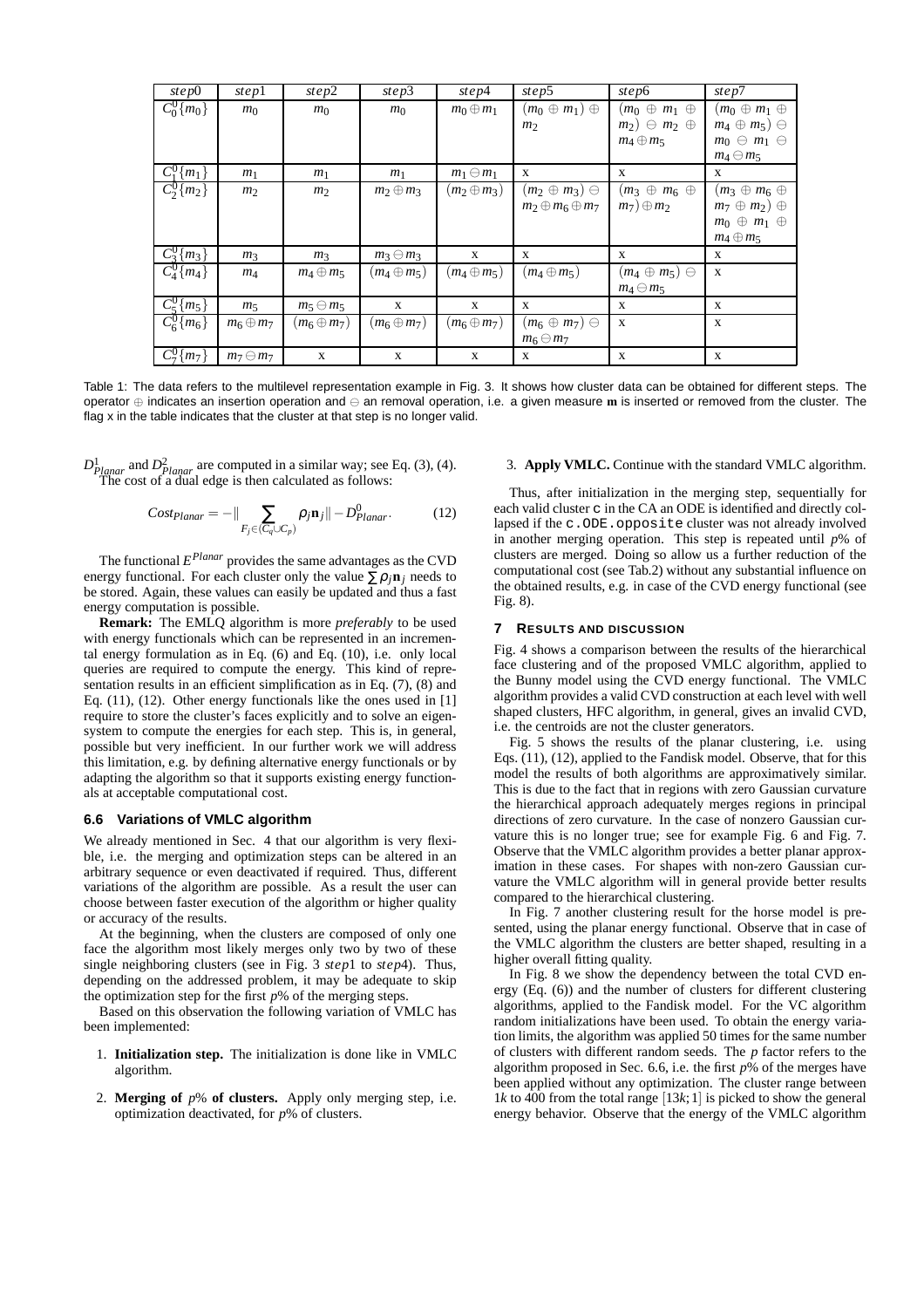| Model        | # Faces      | <b>Energy Functional</b> | p    | Time   |
|--------------|--------------|--------------------------|------|--------|
|              | (input mesh) |                          | $\%$ | (sec.) |
| Fandisk      | 13k          | CVD                      |      | 14     |
| Fandisk      | 13k          | <b>CVD</b>               | 50   | 3      |
| Fandisk      | 13k          | <b>CVD</b>               | 75   |        |
| Fandisk      | 13k          | <b>CVD</b>               | 90   |        |
| Fandisk      | 13k          | <b>CVD</b>               | 95   |        |
| Fandisk      | 13k          | planar                   |      | 13     |
| Bunny        | 70k          | CVD                      |      | 463    |
| Bunny        | 70k          | planar                   |      | 435    |
| <b>Bunny</b> | 70k          | <b>CVD</b>               | 50   | 167    |
| Bunny        | 70k          | CVD                      | 90   | 38     |
| Horse        | 97k          | <b>CVD</b>               |      | 988    |
| Horse        | 97k          | planar                   |      | 852    |
| Horse        | 97k          | <b>CVD</b>               | 50   | 398    |
| Horse        | 97k          | CVD                      | 90   | 107    |

Table 2: Clustering time for VMLC algorithm on a 2.21GHz AMD Athlon PC

is always smaller than that of the HFC or VC algorithms. Thus the VMLC algorithm performs better in this example. This behavior has been observed with similar quality for other models .

In Fig. 8 we also depicted the energy behavior when applying a variation of the VMLC algorithm for different values of the parameter *p*. Observe the energy jump for  $p = 95\%$ . It appears at the point where 95% of the merging steps are done, so the total energy is higher than that of HFC algorithm. Because after this point the optimization is also applied, the energy starts to decrease approaching the energy of the VMLC algorithm, i.e. for  $p = 0$ %. We observed, that for CVD and plane fitting the energy always rapidly approaches the optimal path after the optimization is activated. Thus, the curves for, e.g.  $p = 50\%$ , is nearly coincident with  $p = 0\%$  after a few loops of merging and optimization.

Table 2 provides the timing results for different meshes. The second column gives the number of faces for the input model. The third one specifies the energy functional used, i.e. CVD or planar. The fourth one gives the value for *p* in the case of a variation of the VMLC algorithm (see Sec. 6.6). The last column shows the time for performing the complete VMLC-based clustering.

## **8 CONCLUSION AND FUTURE WORK**

We have presented a novel and versatile algorithm for the computation of an optimized multilevel mesh clustering. We showed that the VMLC algorithm performs better than hierarchical clustering or standard variational clustering. We have provided a very efficient implementation and data structure for this algorithm. As part of this algorithm the generalization of the approximated CVD algorithm was presented. We showed that different variations of the algorithm are possible, thus allowing the user to choose between faster execution or higher quality of the final result.

We also have shown the generic nature of this approach by applying it to different tasks like planar cluster approximation or for constructing a CVD. The  $L^{2,1}$  metric was simplified to a form which allows a very efficient energy computation using our approach.

We already pointed out (see remark in Sec.6.5) that there are no fundamental limitations regarding the choice of the energy functional to be used with our VMLC algorithm. However, one should be always aware of the computational cost involved with the energy functional. In future we plan to design alternative energy functionals which allow for efficient local energy computations like for CVD (see Eqs. (6)- (8)) or like for planar approximation (see Eqs. (10)- (12)) in order to apply the VMLC algorithm to different tasks.

## **REFERENCES**

- [1] M. Attene, B. Falcidieno, and M. Spagnuolo. Hierarchical mesh segmentation based on fitting primitives. *Vis. Comput.*, 22(3):181–193, 2006.
- [2] D. Cohen-Steiner, P. Alliez, and M. Desbrun. Variational shape approximation. In *Proc. SIGGRAPH*, pages 905–914, New York, NY, USA, 2004. ACM Press.
- [3] M. Garland, A. Willmott, and P. S. Heckbert. Hierarchical face clustering on polygonal surfaces. In *Proc. Symp. on Interactive 3D graphics (I3D)*, pages 49–58, New York, NY, USA, 2001. ACM Press.
- [4] G. Hamerly and C. Elkan. Alternatives to the k-means algorithm that find better clusterings. In *CIKM '02: Proc. of the 11th Int. Conf. on Information and knowledge management*, pages 600–607. ACM Press, 2002.
- [5] D. Julius, V. Kraevoy, and A. Sheffer. D-charts: Quasi-developable mesh segmentation. *Proc. EUROGRAPHICS*, 24(3):581–590, 2005.
- [6] M. Mäntylä. An Introduction to Solid Modeling. Computer Science Press, 1988.
- [7] D. Pelleg and A. Moore. X-means: Extending k-means with efficient estimation of the number of clusters. In *Proc. of the 17th Int. Conf. on Machine Learning*, pages 727–734. Morgan Kaufmann, 2000.
- [8] A. Shamir. Segmentation and shape extraction of 3D boundary meshes. *EUROGRAPHICS - State of the Art Reports*, pages 137–149, 2006.
- [9] S. Valette and J.-M. Chassery. Approximated centroidal voronoi diagram for uniform polygonal mesh coarsening. *EUROGRAPHICS*, 23(3):381–389, 2004.
- [10] S. Valette, I. Kompatsiaris, and J.-M. Chassery. Adaptive polygonal mesh simplification with discrete centroidal voronoi diagrams. *Proc. Int. Conf. on Machine Intelligence ICMI*, pages 655–662, November 2005. Tozeur, Tunisia.
- [11] J. Wu and L. Kobbelt. Structure recovery via hybrid variational surface approximation. In *Proc. Eurographics*, volume 24, pages 277–284, 2005.
- [12] D.-M. Yan, Y. Liu, and W. Wang. Quadric surface extraction by variational shape approximation. In *Geometric Modeling and Processing - GMP (Lecture Notes in Computer Science)*, volume 4077/2006, pages 73–86, 2006.